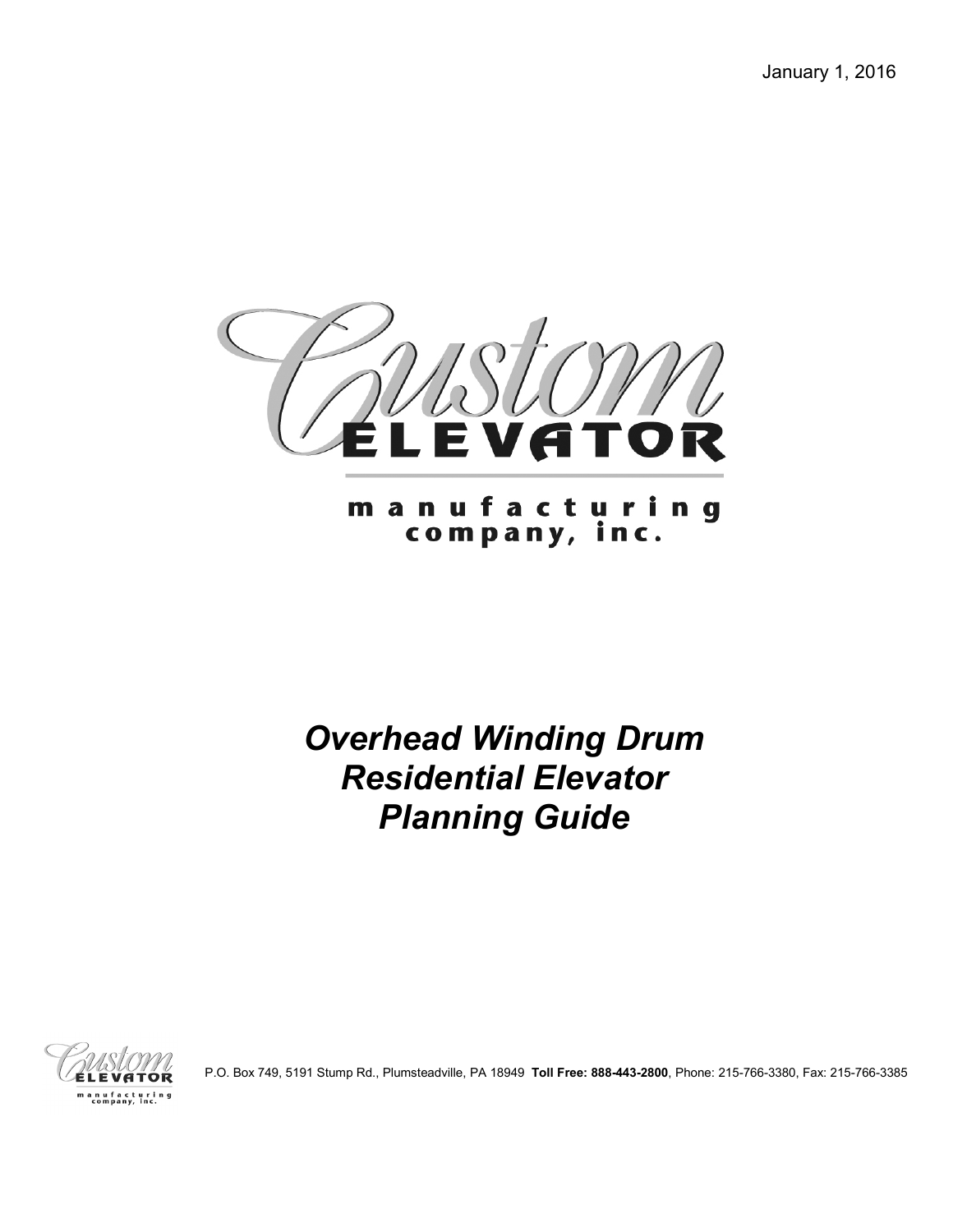## **Introduction**



*This planning guide is intended to provide a general guideline for builders, architects, and homeowners designing for a residential elevator manufactured by Custom Elevator Manufacturing Company. It is recommended that you contact your local authorities governing the installation of residential elevators in your area and follow any regulations that may take precedence over any recommendation listed or detailed in this guide.*

*If you should have any questions or would like to locate a dealer in your area, please call our sales department at 1-888-443-2800.*

## **Contents**

| > Equipment Overview 1                          |  |
|-------------------------------------------------|--|
| > Work by Others 2                              |  |
| > Hoistway Size Requirements 3-4                |  |
| > Recommended Hoistway Construction Plan 5      |  |
| > Recommended Hoistway Construction Elevation 6 |  |
| > Control Equipment / Machine Room Plan 7       |  |
| > Specifications 8-9                            |  |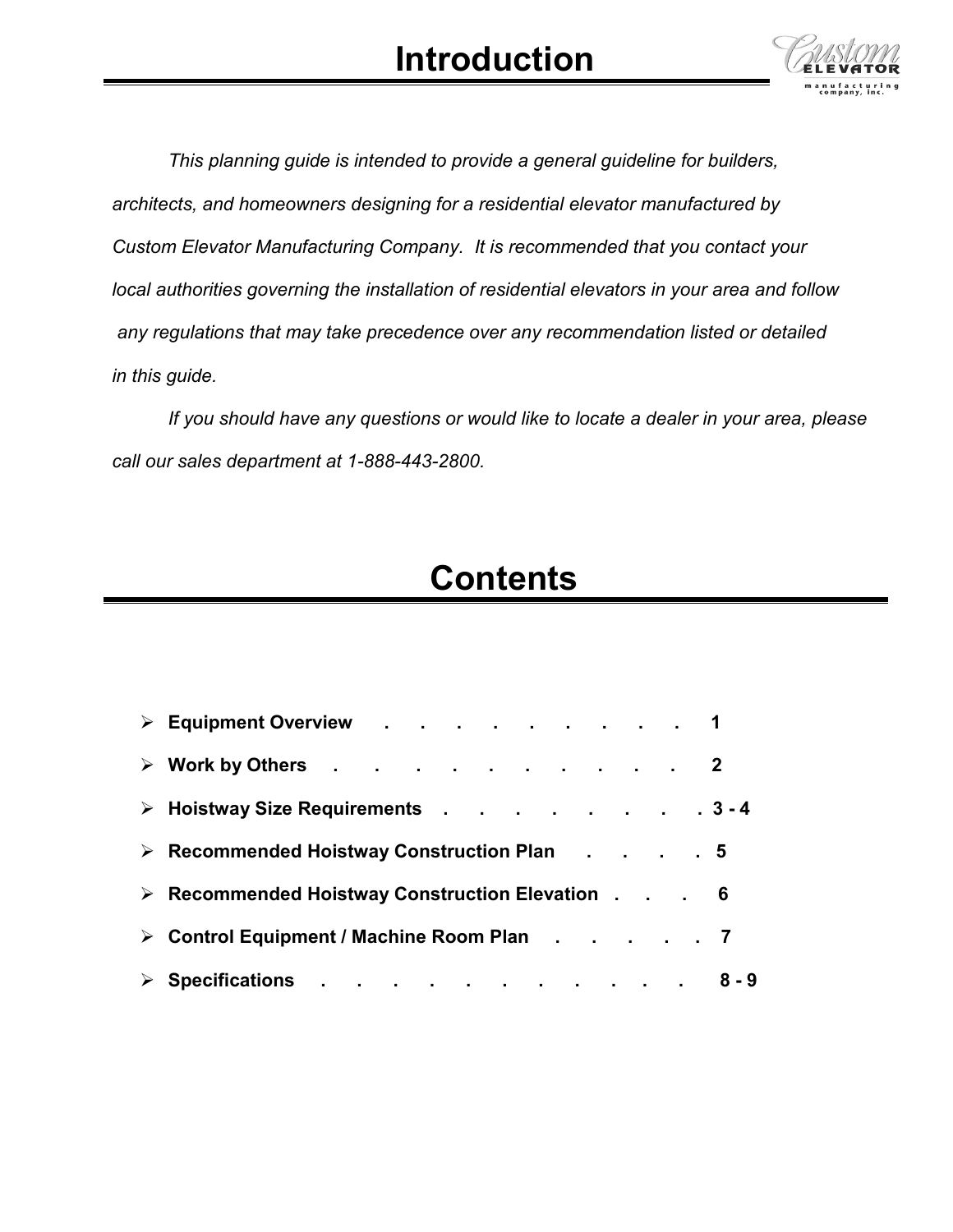# **Equipment Overview**



## **General:**

- Travel up to 50'
- Up to five (5) stops
- Load capacity: 750 lbs (950lbs optional)
- Speed: 40 fpm
- Overhead: 9'-0" minimum
- Pit depth: 8" minimum (10" Recommended)
- 220 volt single phase power supply
- Overhead Winding Drum Drive
	- o Elevator Controller can be located up to 50' from the hoistway.
		- $\circ$  3 HP motor with (VVVF) speed control<br> $\circ$  DC Brake
		- DC Brake
- **Standard Features:**
	- Car size: 36" x 48" interior
	- 80" interior ceiling height
	- No. 4 (brushed) stainless steel hall call and car operating panel
	- Brushed Stainless Steel handrail
	- Classic cab design
	- Accordion gate with vinyl laminate panels
	- Two (2) recessed down lights
	- White melamine ceiling
	- Unfinished plywood floor
	- Sill set for 3/4" finished floor
	- Digital floor position indicator with car direction arrows
	- "Car Here" and "Acknowledge" lights
	- Automatic on/off car lighting
	- Emergency stop and alarm bell
	- **Emergency lighting**
	- Car lighting override switch
	- **Battery lowering**
	- Homepark feature
	- Manual lowering device
	- Telephone in cab
	- Microprocessor based control system
	- Protection Run Timer
	- Machine Limit Switches
	- Overspeed Governor
	- Approved/Certified Electro-Mechanical Door **Locks**
	- Two year limited parts warranty

## **Optional Features:**

- Custom car sizes (Consult Factory)
- 88" interior cab height
- Premier, Signature, and Hampton Series cabs available in variety of finishes and other options
- Accordion cab doors in hardwood, custom stain and lacquer finish, aluminum, and clear or bronze acrylic panels
- Recessed telephone cabinet
- Automatic car door operator
- Polished stainless steel, brushed brass, or polished brass pushbutton faceplate and handrail finishes

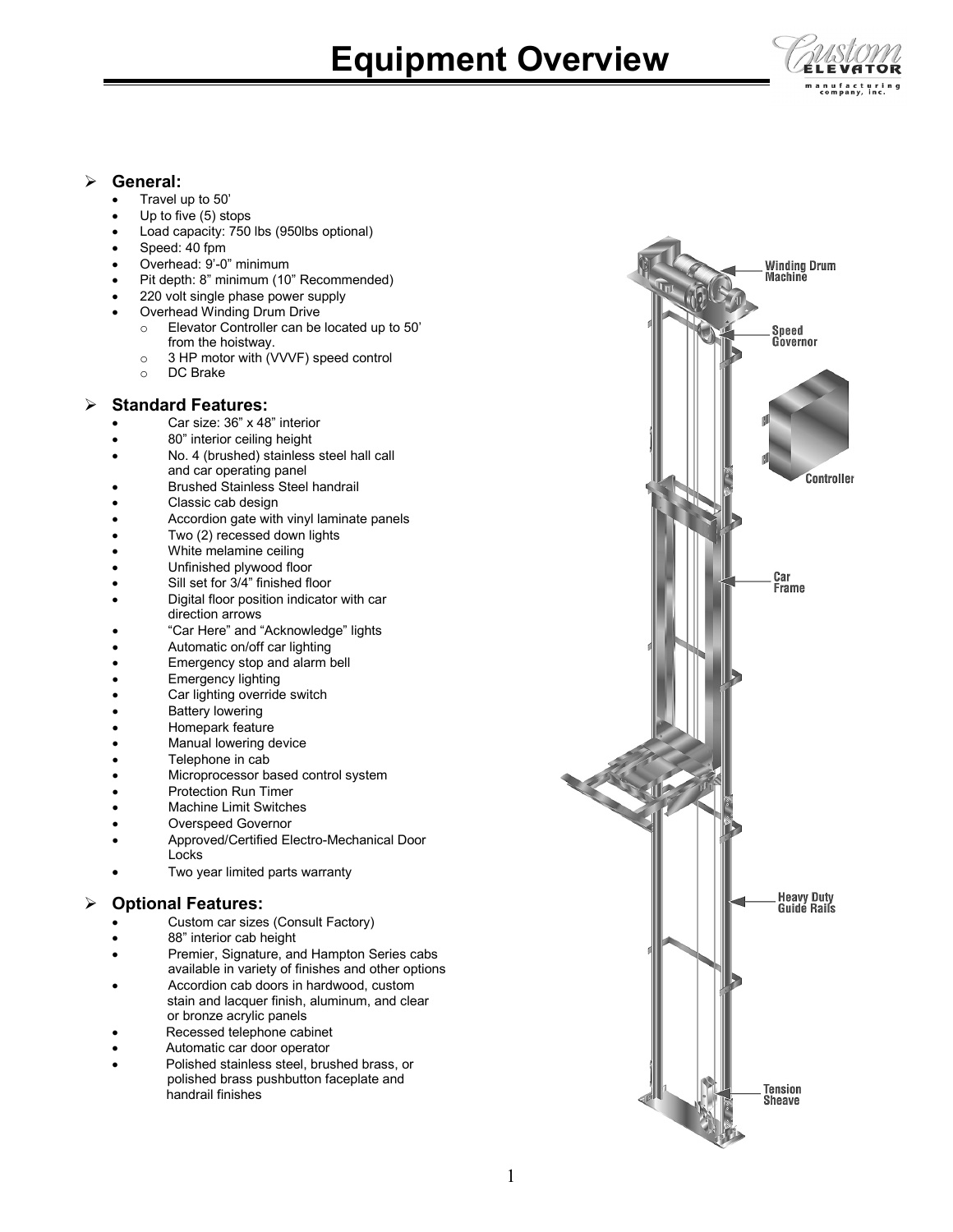

*Customer, or customer's contractor, shall be responsible, at the customer's expense, for the following prior to the commencement of work by the elevator contractor.*

- 1. Finished hoistway guaranteed plumb within ½ inch from top to bottom, and conforming to the dimensions indicated on layout drawings provided. All walls and side members must be square and extend from sill to beam above. Inside surface of hoistway must be flush. Interior of hoistway and doors should be finished prior to installation. Hoistway must be constructed in accordance with ASME A17.1 and all state and local building code requirements.
- 2. Adequate supports shall be provided for fastening rail brackets as indicated on the layout drawings. Supports must withstand rail forces indicated.
- 3. Where wood frame construction is used, double 2 X 12's spaced as indicated on layout drawings, and extending the full height of the hoistway are recommended.
- 4. For masonry walls, inserts shall be provided by elevator contractor and installed by the general contractor.
- 5. Total travel distance from finished bottom floor to finished top floor must be held within 1" of that shown on layout drawings.
- 6. Overhead clearance: (top floor to underside of hoistway ceiling or obstruction) to be maintained per the layout drawings. If 9'-6" cannot be achieved, contact factory for alternate arrangement.
- 7. A poured pit conforming to the dimensions indicated on the layout drawings must be provided. The pit must be designed for the impact load indicated and must be guaranteed dry and level from wall to wall.
- 8. A sump pump and sump pump hole with cover is recommended in the elevator pit where water seepage is encountered. A G.F.I. receptacle is required if a sump pump is furnished. Coordinate location with elevator contractor.
- 9. A pit light with switch if required by local code.
- 10. All screens, railings, steps, and ladders as required for legal hoistway.
- 11. Barricades outside all hoistway openings for protection shall be provided and installed by general contractors.
- 12. All blockouts for hall buttons must be provided. Location to be coordinated with elevator contractor.
- 13. Kiln dried, solid core, wood or steel hoistway doors, entrances, sills, and associated framing to be provided and installed by purchaser or general contractor. Door closers or spring-loaded hinges are required. Provide a sill support at each landing that projects into the hoistway as shown. Bottom of support shall be beveled. Sill support to be full width of the hoistway.
- 14. Distance between hoistway door and sill must not exceed  $\frac{3}{4}$  and clearance between hoistway door and car gate must reject a 4" diameter ball at all points per ANSI/ASME A17.1-2016 Code.
- 15. All wall patching, painting, and grouting by others.
- 16. When a separate machine room is required, it shall be built to conform to the layout drawings, N.E.C., ASME A17.1, and all state and local code requirements. It shall have suitable access, a lockable door, a convenience outlet, and light switch. Machine room temperature must be maintained between 60 and 100 degrees Fahrenheit. Relative humidity not to exceed 95%.
- 17. A 220V, single phase, 30 AMP service, with neutral, to a lockable safety disconnect switch fused with time delay fuses shall be furnished in the machine room in accordance with N.E.C. A normally open electric interlock contact is required in the switch for battery isolation.

Source for single phase 3HP heavy duty switch (or equal) : Square "D" Cat. #H-221N; electric interlock #EIK-031. ITE Cat. #SN-321, electric interlock #SC-3. Cutler Hammer Cat. #DH221NGK; electric interlock #DS200EK1.

- 18. A 120VAC, single phase, 15 AMP service to a lockable disconnect switch or circuit breaker located in the machine room shall be provided for the cab lighting in accordance with N.E.C.
- 19. A telephone line to the machine/controller room and tied into the elevator controller as per ASME A17.1 code.
- 20. Machine room vents if required by local code.
- 21. Knock-out in walls between the machine / controller room and elevator hoistway for routing electrical lines shall be coordinated with elevator contractor.
- 22. A lockable self closing machine / governor access door (2'-0" x 2'-0" max.) with electric contact shall be provided in accordance with the layout drawings (when required).  $\qquad \qquad \qquad 2$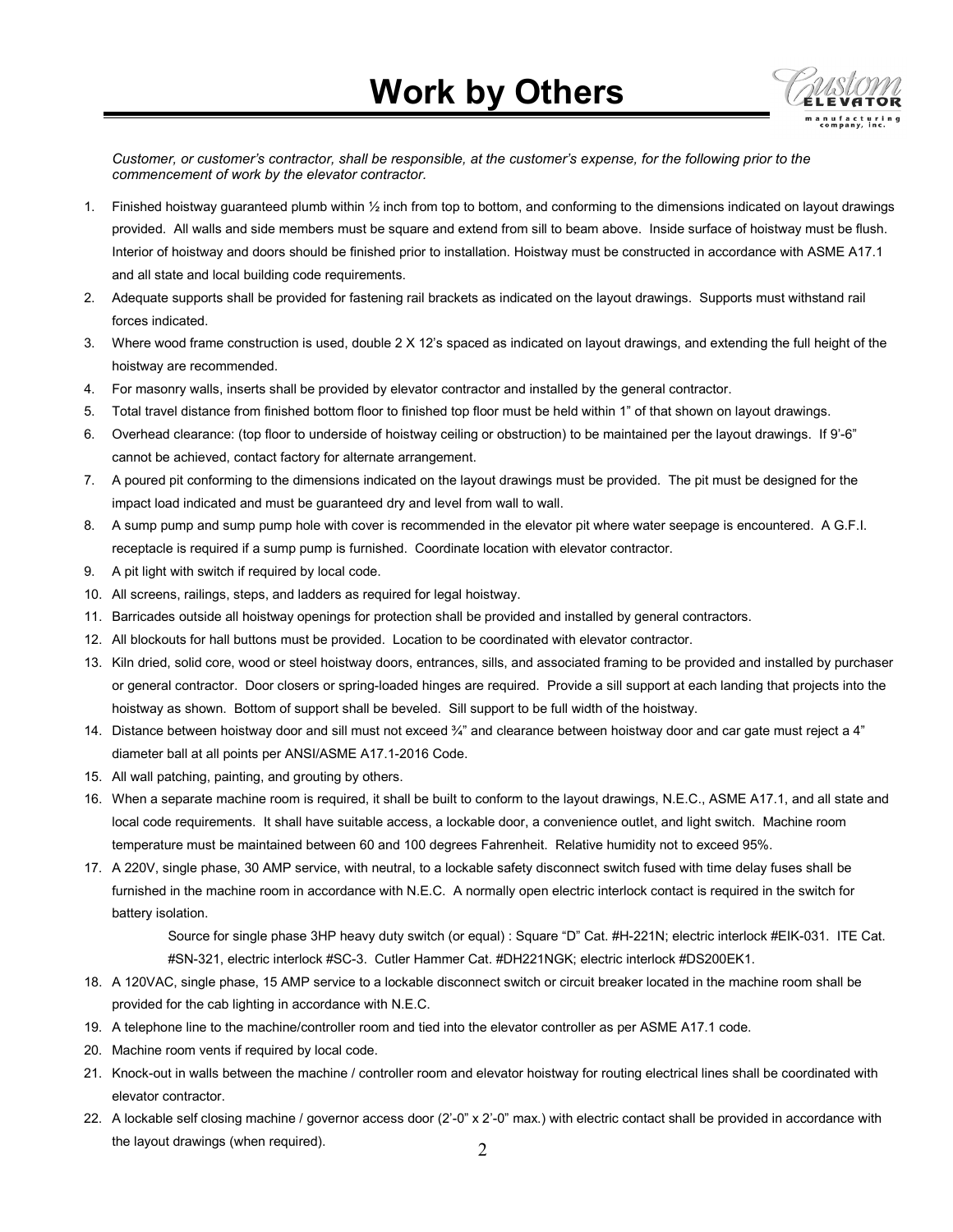# **Hoistway Size Requirements**





| CAPACITY     |     |     |                   |     |
|--------------|-----|-----|-------------------|-----|
| LBS<br>  750 | e » | __െ | " د ا<br>- 2000 - | .۵" |
| LBS<br>  950 | - " | ົດ" | , , ,,<br>-       | .പെ |

|               | PLAN – D             |                                     |
|---------------|----------------------|-------------------------------------|
|               | А<br><b>FINISHED</b> |                                     |
|               |                      | <b>BRACKETS</b>                     |
| FINISHED<br>m |                      | E RAIL I                            |
|               |                      | ပ                                   |
|               |                      |                                     |
|               | D                    | ACCESS DOOR<br>(ABOVE LANDING DOOR) |

Ь

m,

 $\overline{\phantom{a}}$ 

| CAPACITY   |     |                             |              |     |
|------------|-----|-----------------------------|--------------|-----|
| LBS<br>750 | - * | $\mathbf{A}^{\prime\prime}$ | , , ,,<br>~" | _a" |
| DС<br>950  | .   | _ര"                         | , , ,<br>~"  | .പെ |



| CAPACITY        |             |      |                   |       |
|-----------------|-------------|------|-------------------|-------|
| 750<br>DС<br>பல | $-10"$      | -42  | 一ス"<br>. .        | $-2"$ |
| ne<br>950       | $5' - 10''$ | - 49 | $ \alpha$ "<br>~" | _າ"   |



| <b>CAPACITY</b> |                    |      |          |     |
|-----------------|--------------------|------|----------|-----|
| DС<br>750<br>ᄖ  | -10"               | . 99 | $-21$    | ົດມ |
| DС<br>950       | ∕ −10"<br>- -<br>- | 499  | "۵-<br>◠ | ົ້  |

**NOTE: CONTACT CUSTOM ELEVATOR MFG. CO. FOR CUSTOM CAR AND HOISTWAY DIMENSIONS.**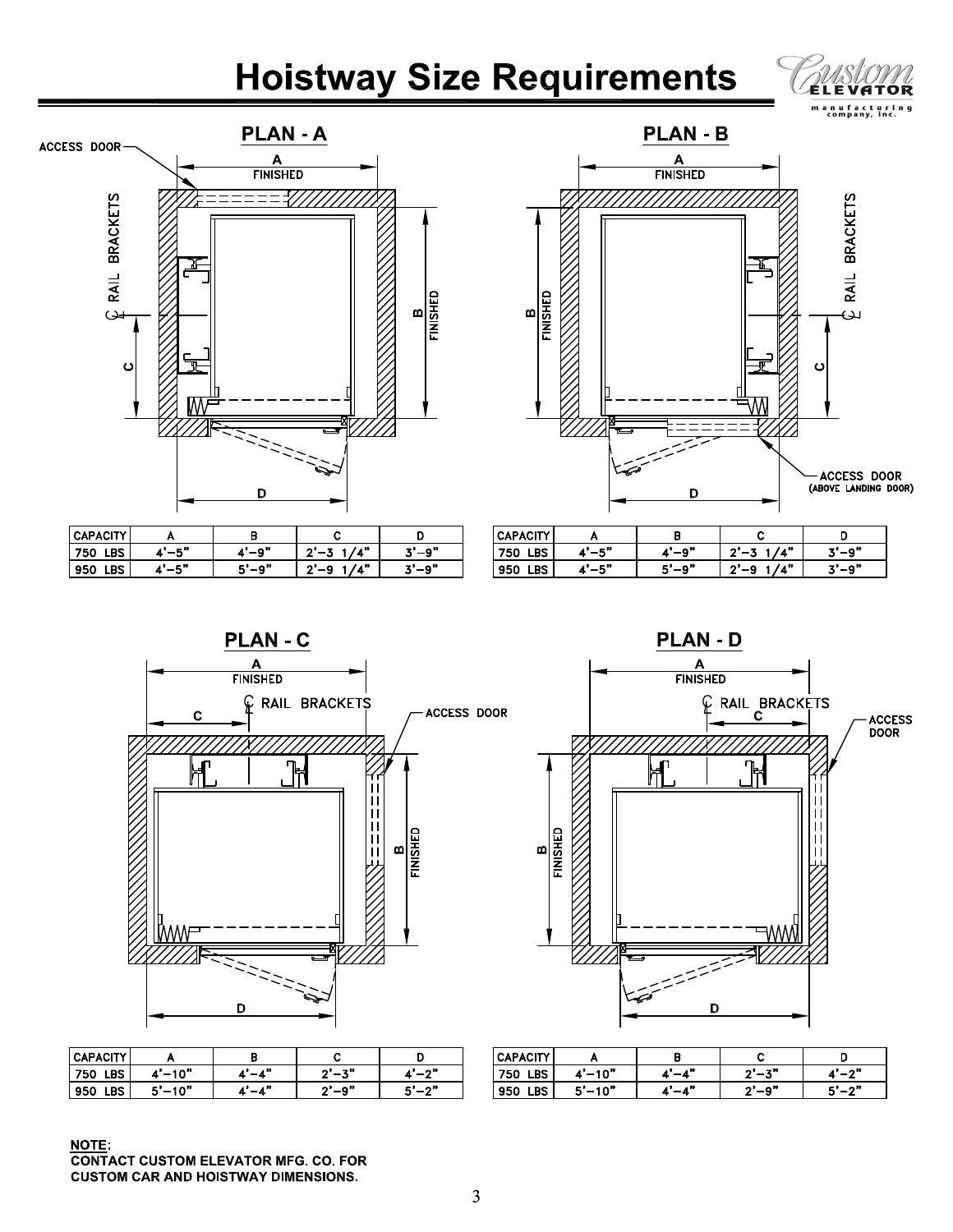# **Hoistway Size Requirements**





|        | <b>PLAN-F</b><br>А<br><b>FINISHED</b> |                     |                                                                  |          |
|--------|---------------------------------------|---------------------|------------------------------------------------------------------|----------|
| в<br>Щ |                                       | $\ddot{\mathbf{c}}$ | $\tilde{\mathcal{L}}$ RAIL BRACKETS<br>$\boldsymbol{\mathsf{m}}$ | FINISHED |
|        | D                                     |                     | ACCESS DOOR                                                      |          |

| <b>CAPACITY</b>   |         |            |                       |                                |                     | <b>CAPA</b> |
|-------------------|---------|------------|-----------------------|--------------------------------|---------------------|-------------|
| 750<br><b>LBS</b> | $-4"$   | . –0"<br>- | $ 2'-3 \t1/4'' 3'-10$ | $\overline{I}$                 | <b>3/4"</b>  <br>-3 | 750         |
| 950<br>LBS        | $- A''$ | $6' - 0''$ |                       | 2'-9 1/4" 3'-10 1/4" 5'-3 3/4" |                     | 950         |

| <b>CAPACITY</b> |            |       |                                               |  |
|-----------------|------------|-------|-----------------------------------------------|--|
| <b>750 LBS</b>  | $A'-A''$   | 5'-0" | $ 2'-3 \t1/4"  3'-10 \t1/4"  4'-3 \t3/4"$     |  |
| $ 950$ LBS      | $A' - A''$ |       | $6'-0''$   2'-9 1/4"   3'-10 1/4"   5'-3 3/4" |  |



| <b>I CAPACITY</b>   |       |                 |                  |      |
|---------------------|-------|-----------------|------------------|------|
| l 750<br><b>LBS</b> | t'–5" | 10 <sup>m</sup> | 3/4"<br>$2' - 4$ | '−ு  |
| 950<br>LBS          | じー5"  | $5 - 9$ 1/2"    | $2' - 10$ 3/4"   | "-۵" |



| <b>CAPACIT</b> |       |                             |                    |      |
|----------------|-------|-----------------------------|--------------------|------|
| 750<br>LBS     | $-5"$ | 10 <sup>m</sup>             | $\mu$<br>$2^{1}-4$ | –∘"  |
| LBS<br>  950   | $-5"$ | 10 <sup>m</sup><br>$5' - 9$ | 7/4"<br>$2' - 10$  | __റ" |

## NOTE: **CONTACT CUSTOM ELEVATOR MFG. CO. FOR**

**CUSTOM CAR AND HOISTWAY DIMENSIONS.**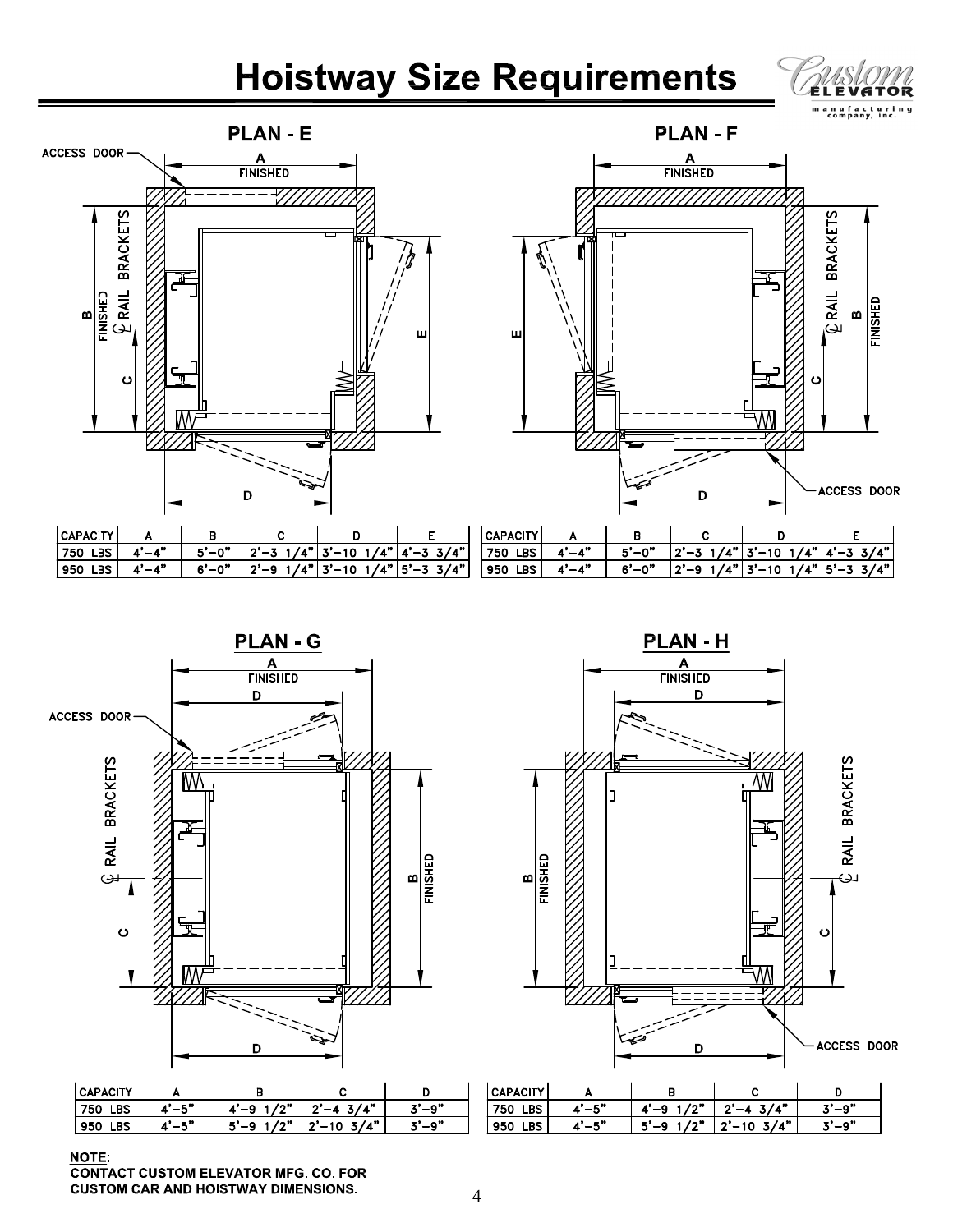# **Recommended Hoistway Construction Plan**



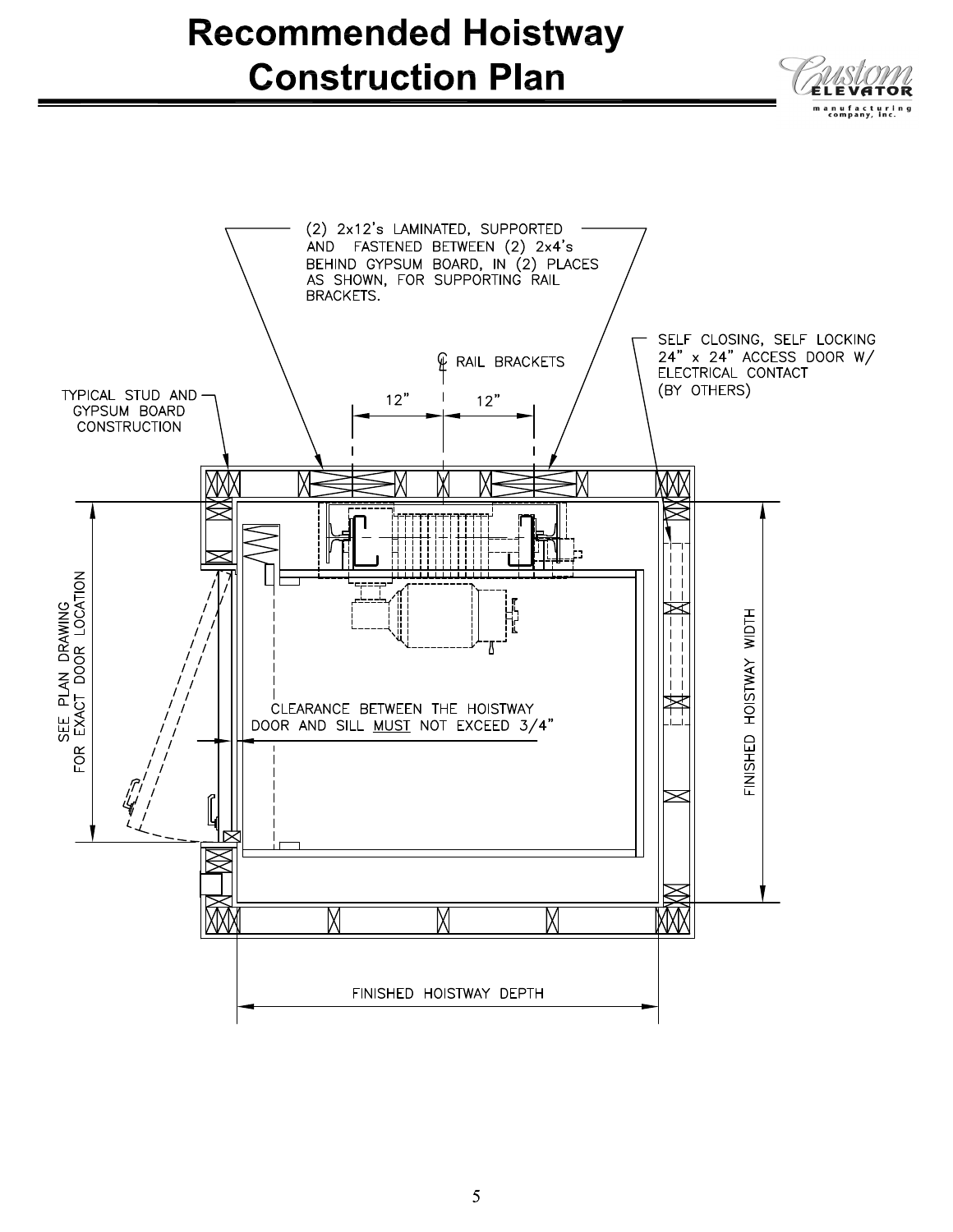# **Recommended Hoistway Construction Elevation**

ELEVĀTOŘ

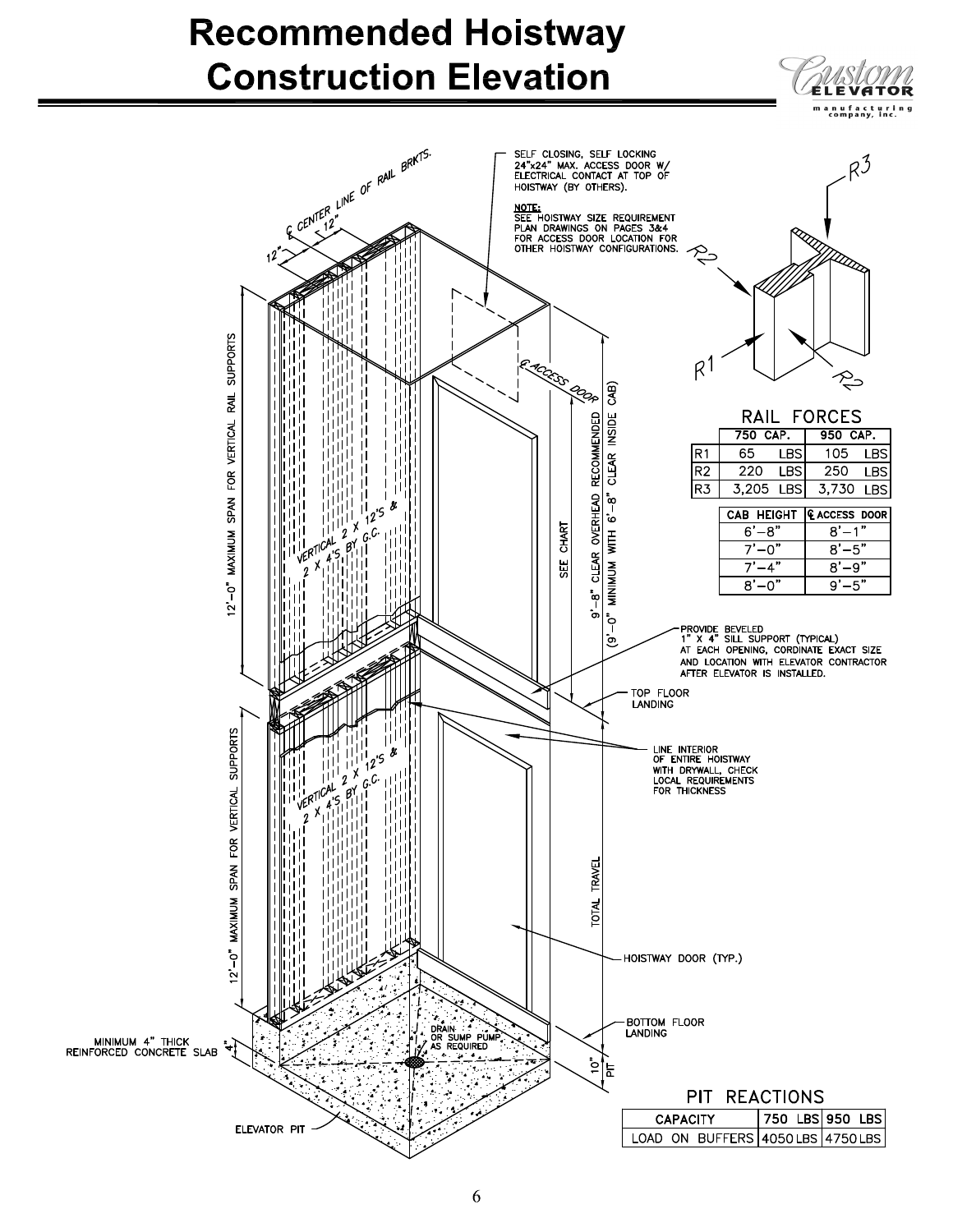

## TYPICAL MACHINE ROOM LAYOUT



## **ALTERNATE MACHINE ROOM LAYOUT**

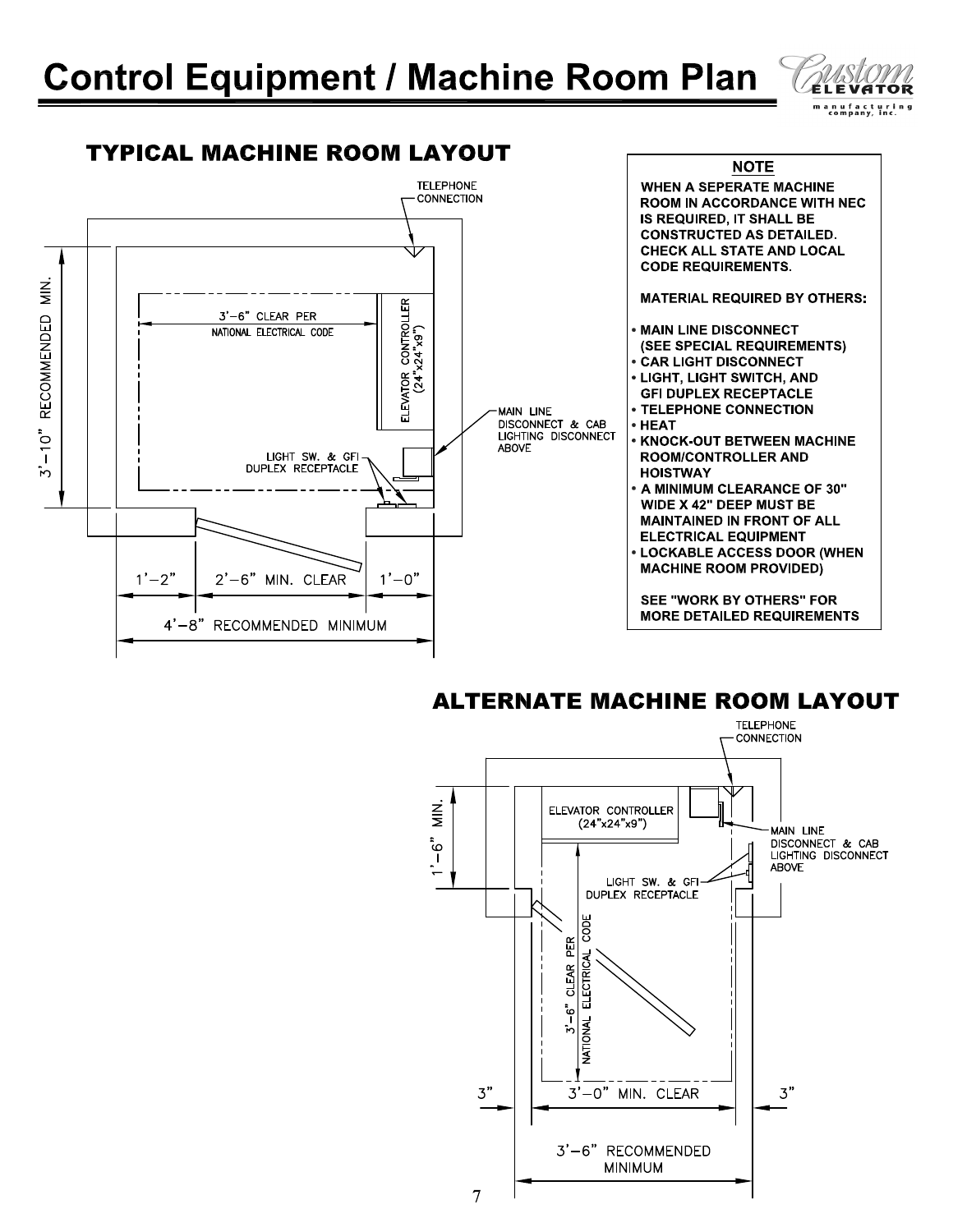## **Part 1: General**

## **1.1 Description of Work**

To furnish all labor and materials required to cover a complete installation of (one) overhead winding drum residential elevator. The elevator is to be installed in a first class workmanlike manner in accordance with the specifications and drawings provided.

## **1.2 Work By Others**

The following preparatory work to accommodate the elevator installation is to be done by others and is part of work of other sections.

- A. Hoistway
	- 1. A finished plumb hoistway of proper size and construction conforming to ASME A17.1, all applicable building codes, and the elevator layout drawings.
	- 2. Adequate supports shall be provided for fastening rail brackets as indicated on the layout drawings. Supports must withstand rail forces indicated.
	- 3. A poured pit conforming to all applicable codes, ASME A17.1, and to the dimensions indicated on the layout drawings must be provided. The pit must be designed for the impact load indicated and must be guaranteed dry and level from wall to wall.
	- 4. Knock-out in walls between the machine room/controller and elevator hoistway for routing electrical lines and for hall buttons shall be coordinated with the elevator contractor.
	- 5. All wall patching, painting, and grouting by others.
	- 6. Hoistway doors, frames, entrances, sills, and associated framing to be provided and installed by purchaser or general contractor.
	- 7. A lockable self-closing machine/governor access door with electric contact shall be provided in accordance with layout drawing (when required).
- B. Machine Room
	- 1. When a separate machine room is required it shall be built to conform to the layout drawings, NFPA 70, ASME A17.1, and all applicable building code requirements. It shall have suitable access, a lockable door, a convenience outlet, and light switch. Machine room temperature must be maintained between 60 and 100 degrees Fahrenheit. Relative humidity not to exceed 95%.
		- 2. A telephone line to the machine room and tied into the elevator controller as per ANSI/ASME A17.1 code.
		- 3. Machine room vents as required by local code.
- C. Electrical Requirements
	- 1. A 220VAC, single phase service, with neutral, to a lockable safety disconnect switch, fused with time delay fuses shall be furnished in the machine room in accordance with NFPA 70. A normally open electric interlock contact is required in the switch for battery isolation.
	- 2. A 120VAC, single phase, 15 AMP service to a lockable disconnect switch, or circuit breaker, located in the machine room shall be provided for the cab lighting in accordance with NFPA 70.

### **1.3 Quality Assurance**

The elevator shall be designed, manufactured, installed, and inspected in accordance with ANSI/ASME A17.1 standards and all applicable regulations of federal, state, and local codes and ordinances as adopted by local agencies having jurisdiction.

- A. References
	- 1. American National Standards Institute (ANSI) 2. American Society of Mechanical Engineers
	- (ASME)
	- 3. National Electric Code (NFPA 70)
	- 4. CSA B44.1/ASME A17.5, elevator and escalator electrical equipment requirements.
- B. Qualifications
	- The installation shall be performed by a company with no less than (5) years of successful experience in the assembly and



erection of similar type elevators and who has adequate product liability insurance.

C. Regulatory Requirements

The elevator installer shall verify requirements of the local authority having jurisdiction and shall obtain and pay for necessary municipal and state permits and inspections as required, and make tests as called for by the regulations of such authorities.

## **Part 2: Submittals**

### **2.1 Product Data**

Submit manufacturer's literature including product data, cab designs, color charts, signal fixtures, and specifications.

## **2.2 Layout Drawings**

Layout drawings shall be submitted showing the general arrangement of the elevator equipment including dimensions, clearances, location of machine equipment, and all loads and reactions imposed on pit and building structure.

## **Part 3: Product**

## **3.1 Manufacturer**

The overhead winding drum type residential elevator shall be manufactured by Custom Elevator Manufacturing Co. Inc. Plumsteadville, PA. U.S.A. Toll Free 1-888-443-2800 or 215-766-3380 Fax 215-766- 3385 and installed by

### **3.2 Characteristics**

**Type:** Overhead Winding Drum **Capacity:** 750 lbs. **Car Speed:** 40 FPM **Operation:** SAPB/single button collective **Travel: Number of Stops: Number of Openings: Inside Car Dimensions:** 36" X 48" X 80" high **Power Supply:** 220 Volt, single phase, 60 Hz. **Cab Design: Push Button Faceplates and Handrail Finish:**

### **3.3 Equipment**

### A. Operation

Operation of the elevator shall be single automatic push button or single button collective (field programmable); momentary pressure on any button will call or send the elevator to the corresponding landing providing all doors are closed.

- 1. **Battery lowering:** In the event of a power failure, the elevator shall automatically stop, and then descend to the next lowest landing while monitoring all safety circuits. If the elevator is equipped with a power car door(s) option, the car door(s) shall open and close automatically. Batteries are to have an automatic charging system.
- 2. **Emergency car lighting:** In the event of a power failure, the car lights shall automatically transfer to battery power.
- 3. **Homepark feature:** The elevator shall automatically return to a field programmable designated landing after one minute without use.
- 4. **Automatic two-way leveling:** The leveling device shall automatically stop and maintain the car within  $\frac{1}{2}$  inch of the landing regardless of the change in load.
- 5. **Protection Run Timer:** An internal run timer that will cause the car to stop and hold if the elevator should fail to reach a landing within a pre-determined time.